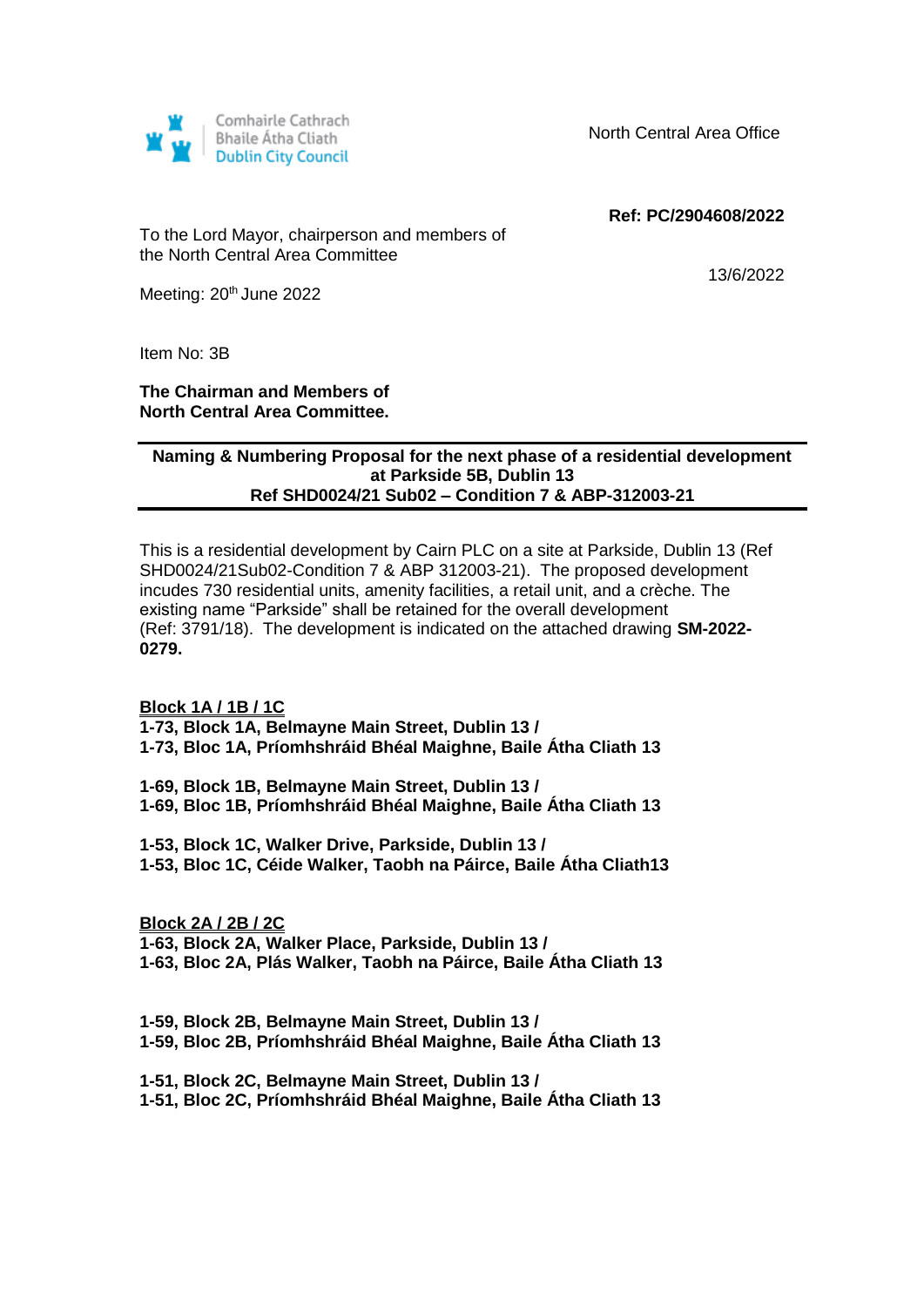**Block 3**

**1-91, Block 3, Walker Green, Parkside, Dublin 13 / 1-91, Bloc 3, Faiche Walker, Taobh na Páirce, Baile Átha Cliath 13**

**Block 4**

**1-35, Block 4, Walker Drive, Parkside, Dublin 13 / 1-35, Bloc 4, Céide Walker, Taobh na Páirce, Baile Átha Cliath13**

**Block 5A / 5B /5C / 5D**

**1-69, Block 5A, Belmayne Avenue, Dublin 13 / 1-69, Bloc 5A, Ascaill Bhéal Maighne, Baile Átha Cliath 13**

**1-62, Block 5B, Belmayne Avenue, Dublin 13 / 1-62, Bloc 5B, Ascaill Bhéal Maighne, Baile Átha Cliath 13**

**1-71, Block 5C, Walker Lane, Parkside, Dublin 13 / 1-71, Bloc 5C, Lána Walker, Taobh na Páirce, Baile Átha Cliath 13**

**1 & 2, Block 5D, Walker Lane, Parkside, Dublin 13 / 1 & 2, Bloc 5D, Lána Walker, Taobh na Páirce, Baile Átha Cliath 13**

**Duplex Block A 1-16 Walker Terrace, Parkside, Dublin 13 / 1-16 Ardán Walker, Taobh na Páirce, Baile Átha Cliath 13**

**Duplex Block B 8-23 Walker Close, Parkside, Dublin 13 / 8-23, Clós Walker, Taobh na Páirce, Baile Átha Cliath 13** 

The developer proposes to continue the approved name "Walker" as per the adjacent Parkside 5A development (Reg. Ref: 3791/18). The Heritage Officer had given approval for the use of the name "Walker". The Irish Office supplied the Irish translation which has also been approved by Brainse Logainmneacha (Place Names Branch). *The name was chosen because Balgriffin Park was the seat of Rev T.F. Walker in the 1800's.*